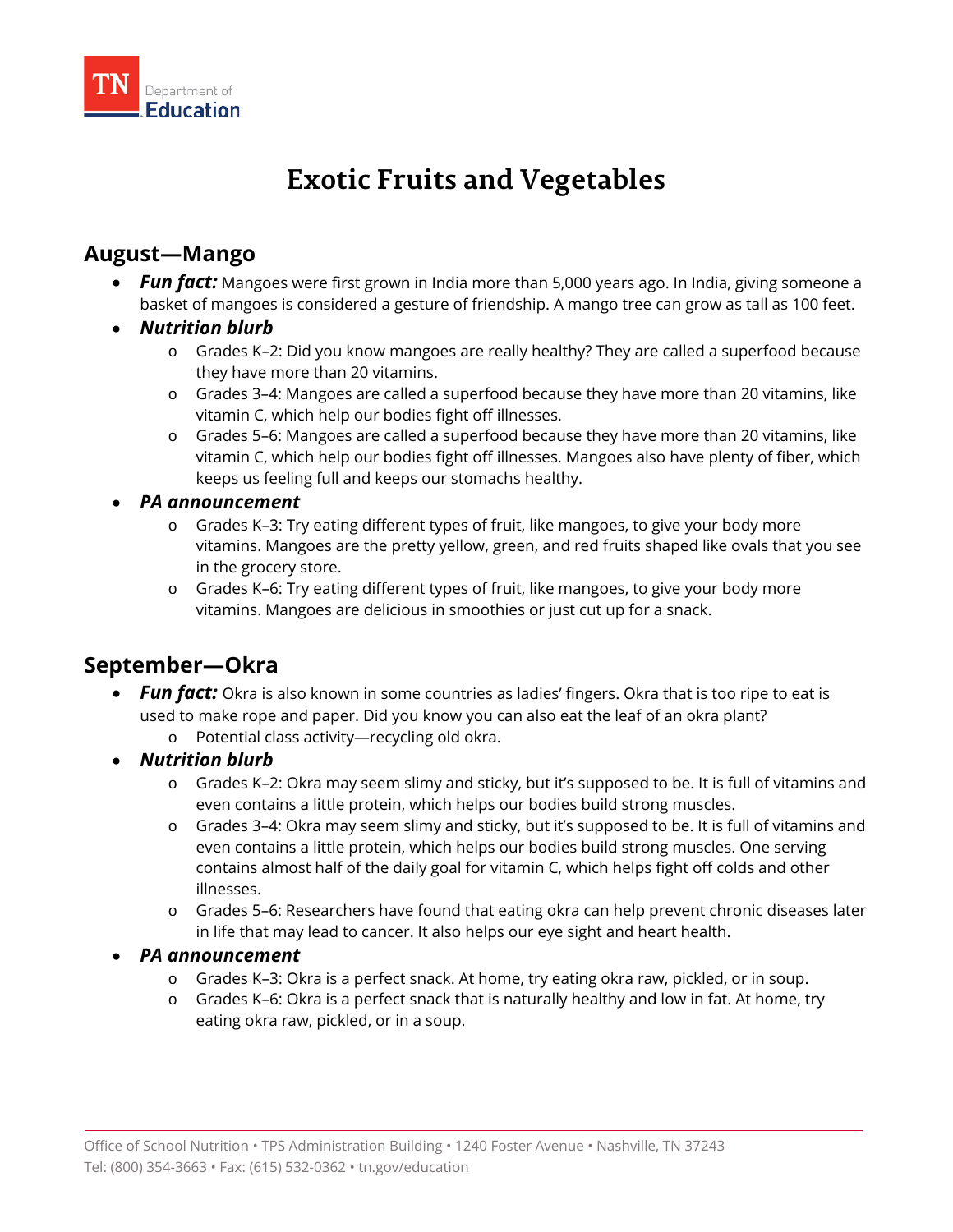

### **October—Butternut Squash**

- *Serving suggestion:* Potentially buy pre-cut cubes or sticks. Serve with some type of low-fat yogurt dip.
- *Fun fact:* Butternut squash is in the pumpkin family. You can also eat the seeds of a butternut squash.
	- o Potential class activity: drying out the seeds in the windowsill and eating them as snacks.

#### • *Nutrition blurb*

- o Grades K–2: Even though it's a squash, butternut squash is actually a sweet vegetable. It is colorful, tasty, and nutritious.
- o Grades 3–4: Butternut squash provides fiber, making it a very heart-friendly food choice. It also provides potassium, which is important for bone health.
- o Grades 5–6: Butternut squash is kind of like a pumpkin, but it contains more vitamins and minerals. It contains more vitamin A than a pumpkin, which helps keep our eyes and skin healthy.
- *PA announcement* 
	- o Grades K–3: Butternut squash can be a substitute for potatoes. Try making mashed butternut squash or butternut squash hash browns with your parents at home. You can eat the skin, the flesh, and the seeds.
	- o Grades K–6: Butternut squash can be a substitute for potatoes. Try making mashed butternut squash or butternut squash hash browns with your parents at home. Butternut squash is yellow and oddly shaped, but it is sweeter when it is darker orange.

### **November—Kiwi**

- *Fun fact:* Kiwifruit is the actual name for a kiwi. It was initially known as a "Chinese gooseberry," and the people of New Zealand renamed it to kiwifruit because it looked like a type of bird that is also called kiwi.
- *Nutrition blurb*
	- o Grades K–2: Kiwi has tons of vitamin C, a vitamin that helps us fight off colds and other illnesses.
	- o Grades 3–4: Kiwi has tons of vitamin C, a vitamin that helps us fight off colds and other illnesses. It contains more vitamin C than an orange.
	- o Grades 5–6: When you cut up a kiwi, you see the little black seeds. These seeds are where all of the fiber of a kiwi is found. Fiber keeps our heart healthy and keeps us feeling full.

#### • *PA announcement*

- o Grades K–3: Kiwis are small fruits that have a lot of flavor and plenty of health benefits. Kiwis taste great when blended with orange juice and frozen into mini popsicles.
- o Grades K–6: Kiwis are small fruits that have a lot of flavor and plenty of health benefits. Their green flesh is sweet and tangy. Kiwis taste great when blended with orange juice and frozen into mini popsicles.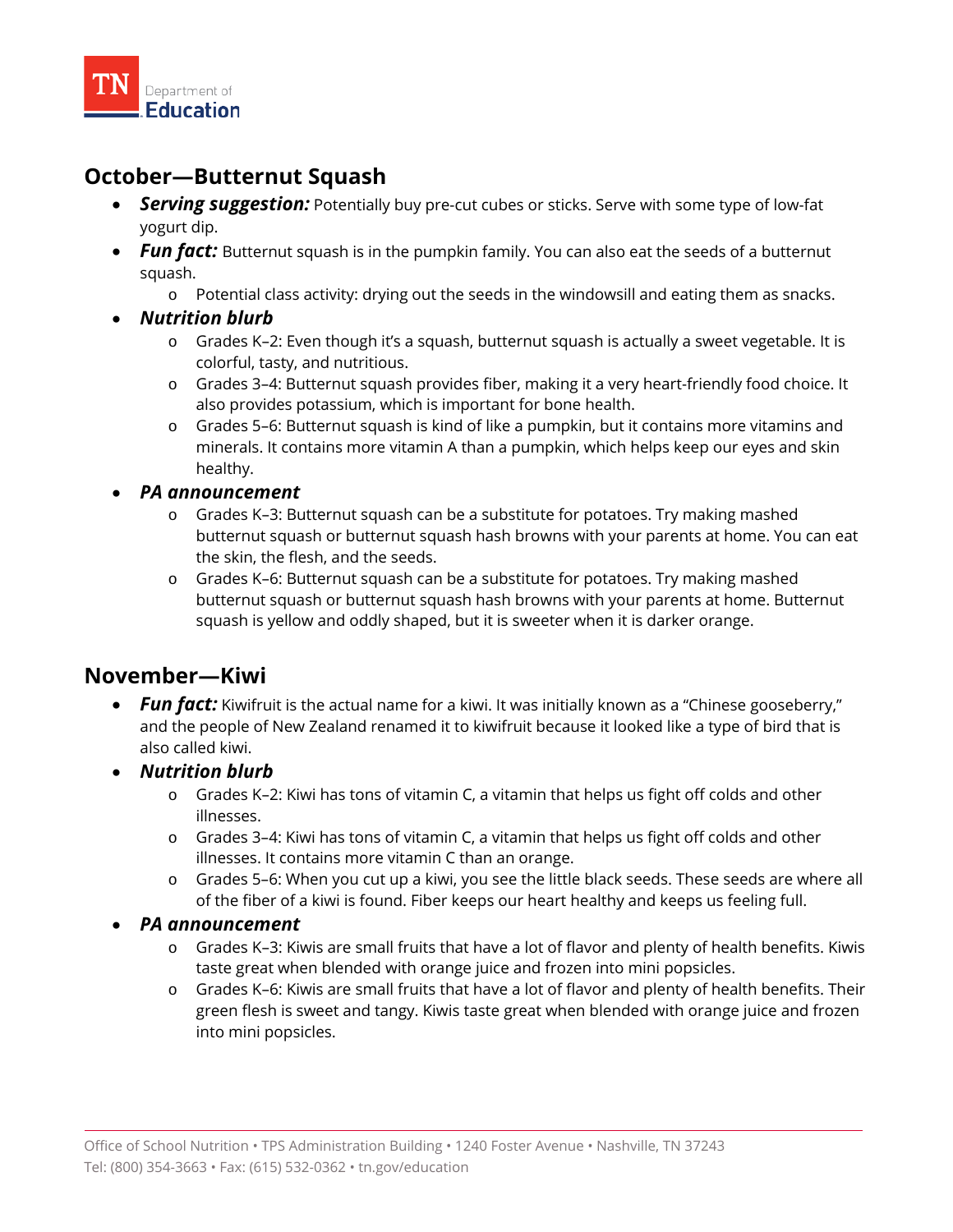### **December—Avocado**

- *Serving suggestion:* Serve with strawberries or cherries for red and green at Christmastime.
- **Fun fact:** The restaurant Chipotle goes through 97,000 pounds of avocados per day to make their guacamole. Avocados used to be called alligator pears because of their bumpy black skin.
- *Nutrition blurb*
	- o Grades K–2: Avocados have the most fat of any fruit or vegetable, but it is a good fat that gives us energy to learn and play all day.
	- o Grades 3–4: Avocados have the most fat of any fruit or vegetable, but it is a good fat that gives us energy. Good fats also keep our hearts healthy.
	- o Grades 5–6: Eating avocados has been shown to lower risk of heart disease.

#### • *PA announcement*

- o Grades K–3: Avocado is delicious by itself but is easy to eat in other ways. Try guacamole, which is made from avocados. Try putting avocado slices on your sandwiches or on your toast at home.
- o Grades K–6: Avocado is delicious by itself but is easy to eat in other ways. Try guacamole, which is made from avocados. Try putting avocado slices on your sandwiches or on your toast at home.

### **January–Blood Orange**

- **Fun fact:** In ancient Greece, blood oranges were prized foods from the gods and were called golden apples. They were also a prized fruit of Chinese emperors, because in one form of the Chinese language, the word "blood orange" means gold. Blood oranges were also given as presents in England during Queen Victoria's reign.
- *Nutrition blurb*
	- o Grades K–2: Blood oranges are a type of orange that is dark red inside and has different types of vitamins. It has a sweet flavor that might remind you of raspberries.
	- o Grades 3–4: Blood oranges are a type of orange that is dark red inside and has special properties that can help prevent cancer. It has a sweet flavor that might remind you of raspberries.
	- o Grades 5–6: Blood oranges are a type of orange that is dark red inside and has special properties that can help prevent cancer and aging symptoms. It has a sweet flavor that might remind you of raspberries.

#### • *PA announcement*

- o Grades K–3: Blood oranges are in season December–May. You can find them in the regular grocery store in the fruit section—be sure to read the labels because they look like regular oranges from the outside.
- o Grades K–6: Blood oranges are in season December–May. You can find them in the regular grocery store in the fruit section. The delicious flavor is stronger than a regular orange.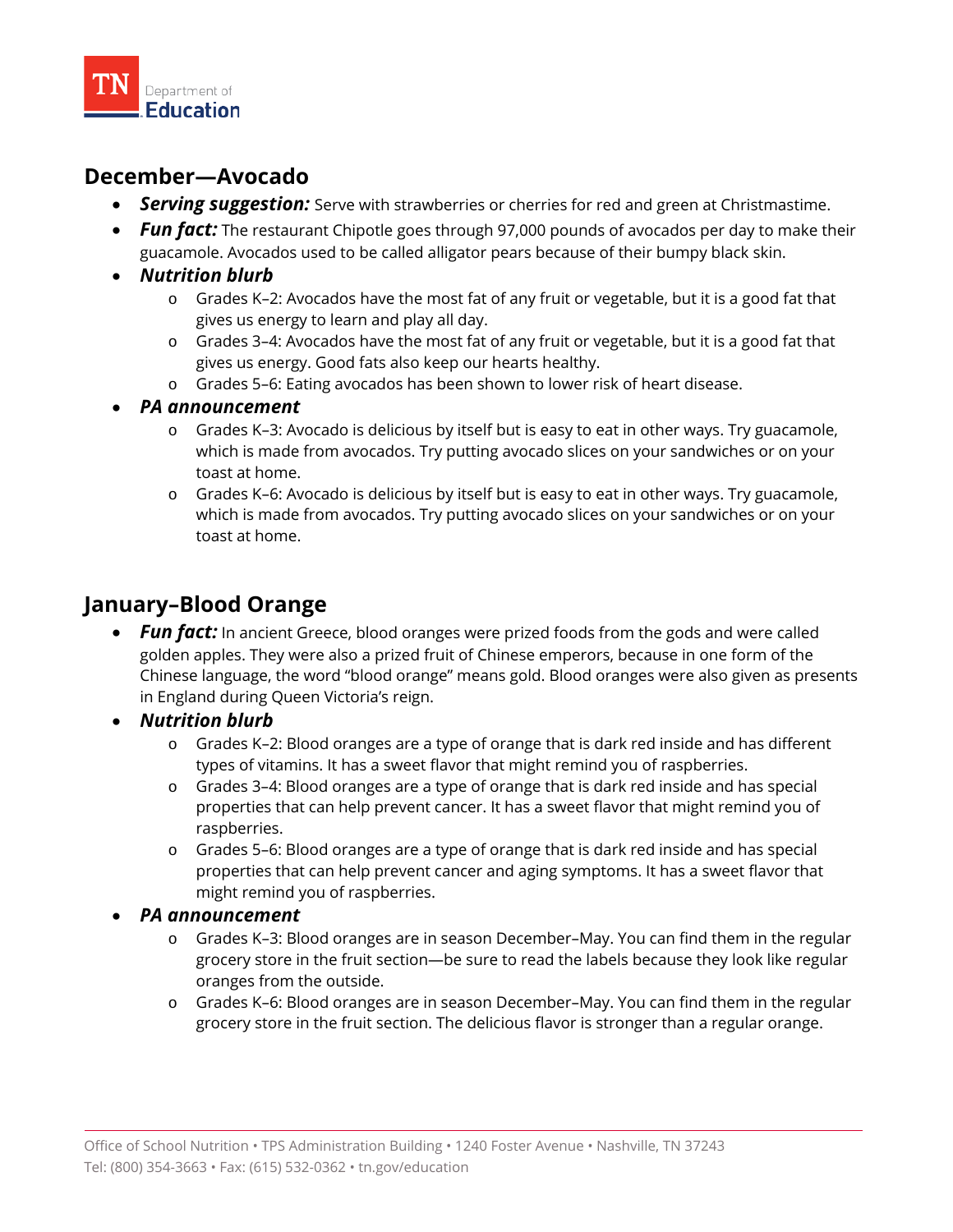

### **February—Snow Peas with Pineapple**

- *Serving suggestion:* with pineapple chunks.
- **Fun fact:** Snow peas are also called snap peas. Why are they called snow peas? Some say it's because they appear white like snow if the light reflects a certain way off their pods. Most say it's because they can grow in the winter and survive through ice.
- *Nutrition blurb*
	- o Grades K–2: Snow peas aren't like regular peas. You can eat them as a snack while they are still in their pod.
	- o Grades 3–4: Peas are a vegetarian form of protein, which means they don't come from an animal. Protein helps our bodies function and build strong muscles.
	- o Grades 5–6: Peas are a vegetarian form of protein. There are 3 grams of protein in a 1-cup serving. Protein helps our bodies function and build strong muscles. The pod is edible and contains fiber.
- *PA announcement* 
	- o Grades K–3: Snow peas should be shiny and flat, with the peas visible through their skin. To eat, break the tip off and eat the seeds or the seeds and the pod.
	- o Grades K–6: One cup of snow peas contains as much vitamin C as two large apples and more fiber than a slice of whole grain bread.

### **March—Asparagus**

- *Serving suggestion:* with veggie dip.
- *Fun fact:* There is green, white, and purple asparagus. White asparagus is white because it is grown underground and never sees sunlight; therefore, it cannot go through photosynthesis, so it never turns green. Asparagus used to be used for prevention of bee stings and relief of toothaches.
- *Nutrition blurb*
	- o Grades K–2: Asparagus is very healthy because it is loaded with nutrients.
	- o Grades 3–4: Asparagus is very healthy because it is loaded with nutrients. Asparagus tastes best when it is in season, which is February–June.
	- o Grades 5–6: Asparagus has lots of vitamins, including calcium, folate, and vitamin K. Calcium helps our bones and teeth grow strong. Folate and vitamin K help blood flow in our bodies.
- *PA announcement* 
	- o Grades K–3: Asparagus is a brain booster. This anti-aging vegetable might help prevent memory problems later in life.
	- o Grades K–6: Asparagus is a brain booster. This anti-aging vegetable helps prevent brain dysfunction. Folate, also found in other leafy greens, works with vitamin B12 to prevent memory problems later in life.